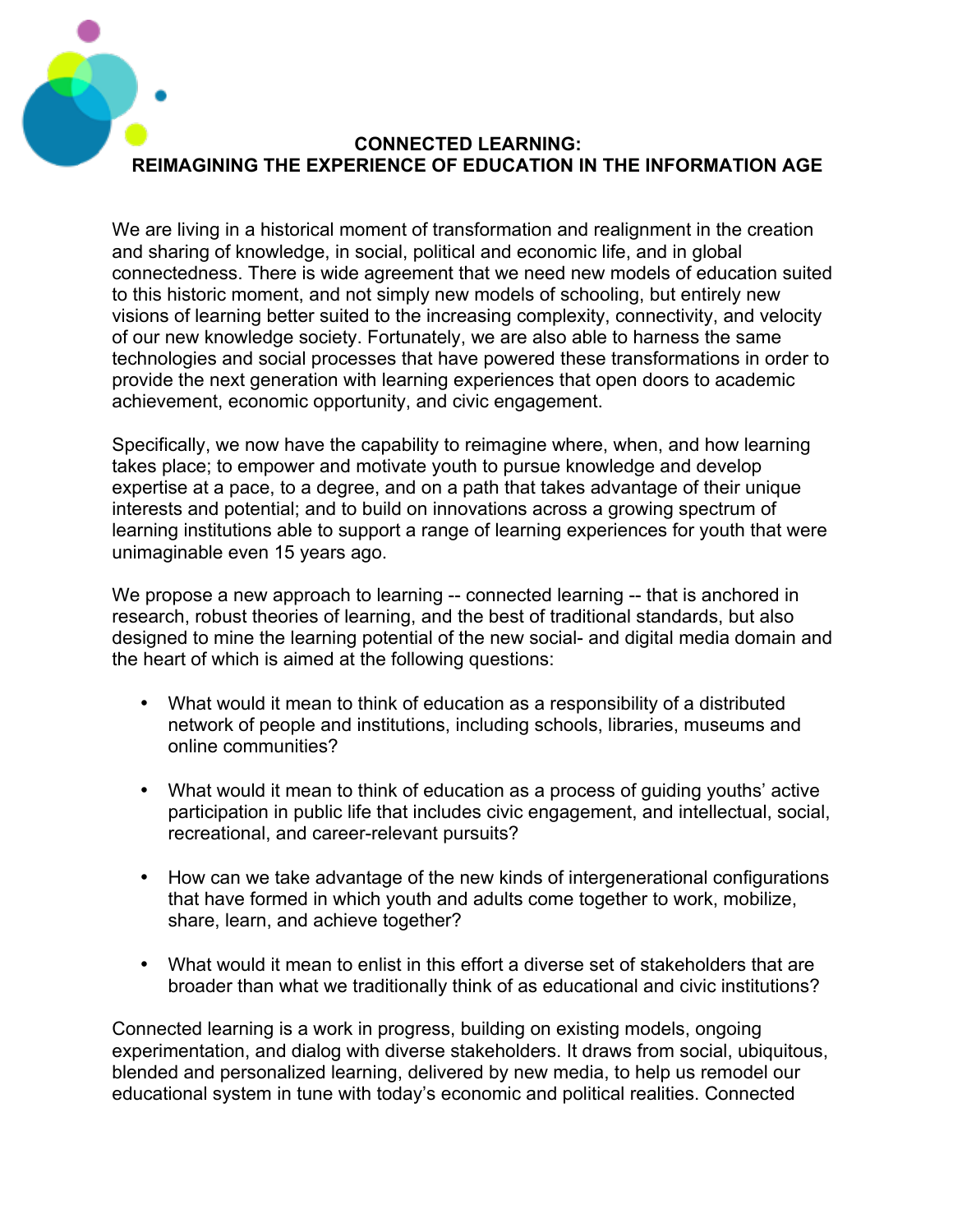learning is not, however, distinguished by a particular technology or platform, but is inspired by an initial set of three educational values, three learning principles, and three design principles.

At the core of connected learning are three values:

- Equity -- when educational opportunity is available and accessible to all young people, it elevates the world we all live in.
- Full Participation -- learning environments, communities, and civic life thrive when all members actively engage and contribute.
- Social connection -- learning is meaningful when it is part of valued social relationships and shared practice, culture, and identity.

In order to realize these values, connected learning seeks to harness and integrate the learning that young people pursue in the spheres of interest, peer relations, and academics based on the following three learning principles:

- Interest-powered Interests power the drive to acquire knowledge and expertise. Research shows that learners who are interested in what they are learning, achieve higher order learning outcomes. Connected learning does not just rely on the innate interests of the individual learner, but views interests and passions as something to be actively developed in the context of personalized learning pathways that allow for specialized and diverse identities and interests.
- Peer-supported Learning in the context of peer interaction is engaging and participatory. Research shows that among friends and peers, young people fluidly contribute, share, and give feedback to one another, producing powerful learning. Connected learning research demonstrates that peer learning need not be peer-isolated. In the context of interest-driven activity, adult participation is welcomed by young people. Although expertise and roles in peer learning can differ based on age and experience, everyone gives feedback to one another and can contribute and share their knowledge and views.
- Academically oriented Educational institutions are centered on the principle that intellectual growth thrives when learning is directed towards academic achievement and excellence. Connected learning recognizes the importance of academic success for intellectual growth and as an avenue towards economic and political opportunity. Peer culture and interest-driven activity needs to be connected to academic subjects, institutions, and credentials for diverse young people to realize these opportunities. Connected learning mines and translates popular peer culture and community-based knowledge for academic relevance.

Connected learning builds on what we've long known about the value and effectiveness of interest-driven, peer-supported, and academically relevant learning; but in addition,